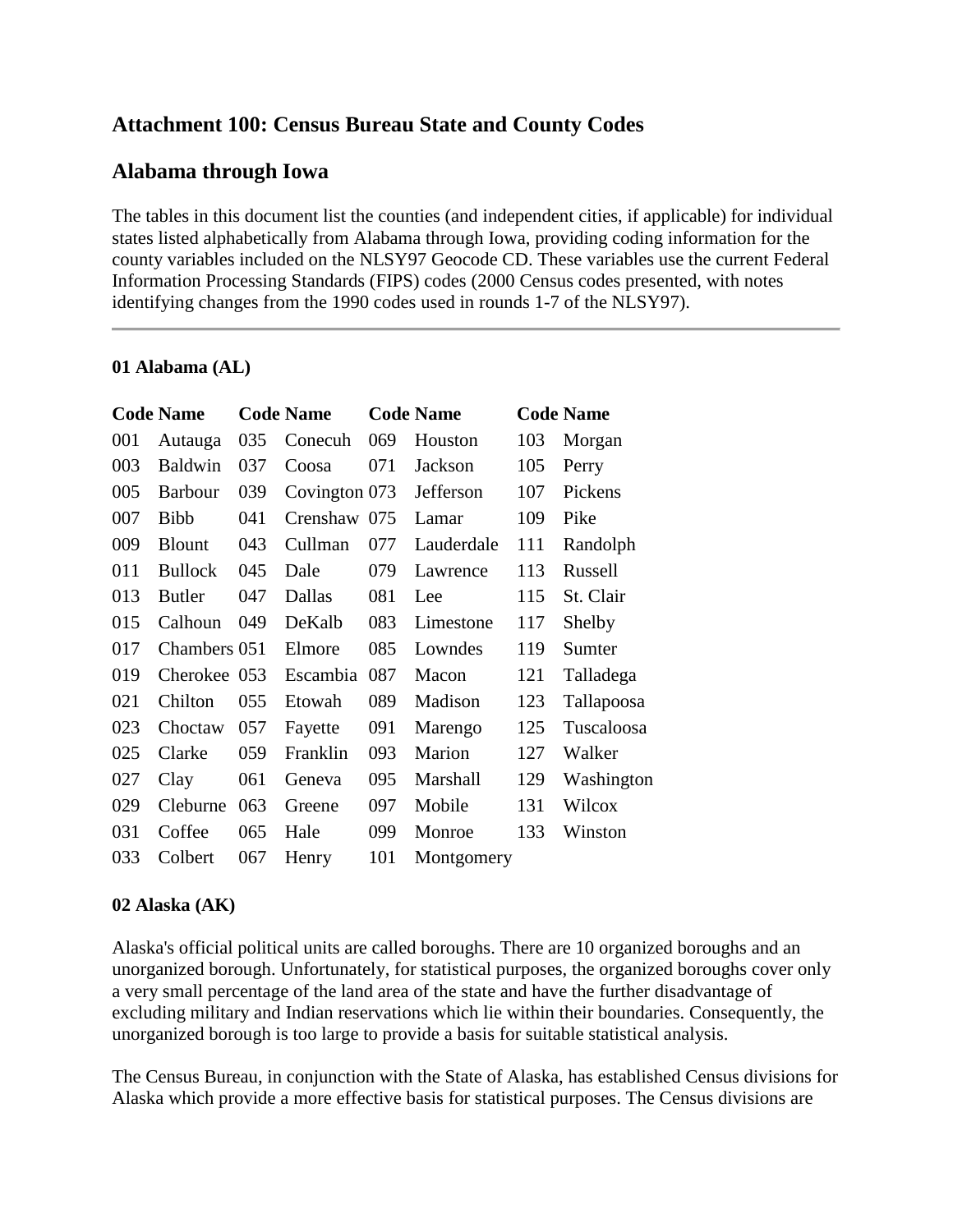stable geographic statistical areas with defined boundaries that encompass the entire state and generally comprise the election districts. The State of Alaska has requested that these Census divisions be utilized for statistical purposes. Following this recommendation, the software employed in producing the geocodes uses the Census areas rather than the boroughs.

#### **2000 Codes**

#### **Code Name Code Name**

| 013 | Aleutians East           | 170 | Matanuska-Susitna               |
|-----|--------------------------|-----|---------------------------------|
| 016 | Aleutians West           | 180 | Nome                            |
| 020 | Anchorage                | 185 | North Slope                     |
| 050 | <b>Bethel</b>            | 188 | Northwest Arctic                |
| 060 | <b>Bristol Bay</b>       | 201 | Prince of Wales-Outer Ketchikan |
| 070 | Dillingham               | 220 | Sitka                           |
| 090 | Fairbanks North Star 231 |     | Skagway-Yakutat-Angoon          |
| 100 | Haines                   | 240 | Southeast Fairbanks             |
| 110 | Juneau                   | 261 | Valdez-Cordova                  |
| 122 | Kenai Peninsula          | 270 | Wade Hampton                    |
| 130 | Ketchikan Gateway        | 280 | Wrangell-Petersburg             |
| 150 | Kodiak Island            | 282 | Yakutat                         |
| 164 | Lake and Peninsula       | 290 | Yukon-Koyukuk                   |
|     |                          |     |                                 |

#### **1990 Codes**

#### **Code Name Code Name**

- 013 Aleutians East Borough 170 Matanuska-Susitna Borough 016 Aleutians West Census Area 180 Nome Census Area 020 Anchorage Borough 185 North Slope Borough 050 Bethel Census Area 188 Northwest Arctic Borough 060 Bristol Bay Borough 201 Prince of Wales-Outer Ketchikan 070 Dillingham Census Area Census Area 090 Fairbanks North Star Borough 220 Sitka Borough
- 
- 122 Kenai Peninsula Borough 261 Valdez-Cordova Census Area
- 130 Ketchikan Gateway Borough 270 Wade Hampton Census Area
- 
- 164 Lake and Peninsula Borough 290 Yukon-Koyukuk Census Area
- 
- 
- 
- -
- 100 Haines Borough 231 Skagway-Yakutat-Angoon Census Area
- 110 Juneau Borough 240 Southeast Fairbanks Census Area
	-
	-
- 150 Kodiak Island Borough 280 Wrangell-Petersburg Census Area
	-

#### **04 Arizona (AZ)**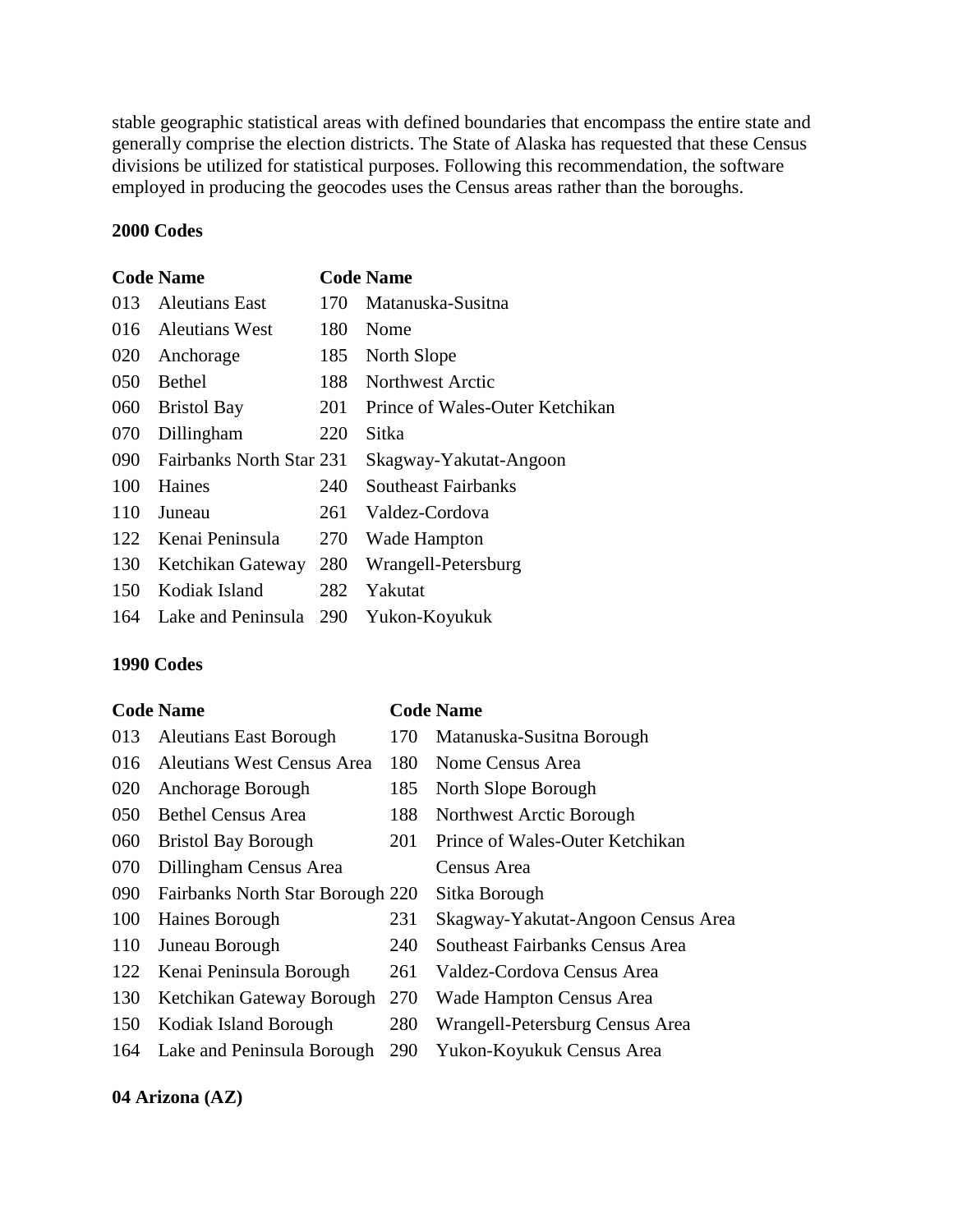| Code Name Code Name Code Name    |  |                                          |
|----------------------------------|--|------------------------------------------|
| 001 Apache 011 Greenlee 019 Pima |  |                                          |
| 003 Cochise 012 La Paz 021 Pinal |  |                                          |
|                                  |  | 005 Coconino 013 Maricopa 023 Santa Cruz |
| 007 Gila 015 Mohave 025 Yavapai  |  |                                          |
| 009 Graham 017 Navajo 027 Yuma   |  |                                          |

# **05 Arkansas (AR)**

|     | <b>Code Name</b> |     | <b>Code Name</b>    |     | <b>Code Name</b> |
|-----|------------------|-----|---------------------|-----|------------------|
| 001 | Arkansas         | 051 | Garland             | 101 | Newton           |
| 003 | Ashley           | 053 | Grant               | 103 | Ouachita         |
| 005 | <b>Baxter</b>    | 055 | Greene              | 105 | Perry            |
| 007 | Benton           | 057 | Hempstead           | 107 | Phillips         |
| 009 | Boone            | 059 | <b>Hot Spring</b>   | 109 | Pike             |
| 011 | <b>Bradley</b>   | 061 | Howard              | 111 | Poinsett         |
| 013 | Calhoun          | 063 | Independence 113    |     | Polk             |
| 015 | Carroll          | 065 | <b>Izard</b>        | 115 | Pope             |
| 017 | Chicot           | 067 | Jackson             | 117 | Prairie          |
| 019 | Clark            | 069 | Jefferson           | 119 | Pulaski          |
| 021 | Clay             | 071 | Johnson             | 121 | Randolph         |
| 023 | Cleburne         | 073 | Lafayette           | 123 | St. Francis      |
| 025 | Cleveland 075    |     | Lawrence            | 125 | Saline           |
| 027 | Columbia         | 077 | Lee                 | 127 | Scott            |
| 029 | Conway           | 079 | Lincoln             | 129 | Searcy           |
| 031 | Craighead 081    |     | <b>Little River</b> | 131 | Sebastian        |
| 033 | Crawford         | 083 | Logan               | 133 | Sevier           |
| 035 | Crittenden 085   |     | Lonoke              | 135 | Sharp            |
| 037 | Cross            | 087 | Madison             | 137 | Stone            |
| 039 | Dallas           | 089 | Marion              | 139 | Union            |
| 041 | Desha            | 091 | Miller              | 141 | Van Buren        |
| 043 | Drew             | 093 | Mississippi         | 143 | Washington       |
| 045 | Faulkner         | 095 | Monroe              | 145 | White            |
| 047 | Franklin         | 097 | Montgomery          | 147 | Woodruff         |
| 049 | Fulton           | 099 | Nevada              | 149 | Yell             |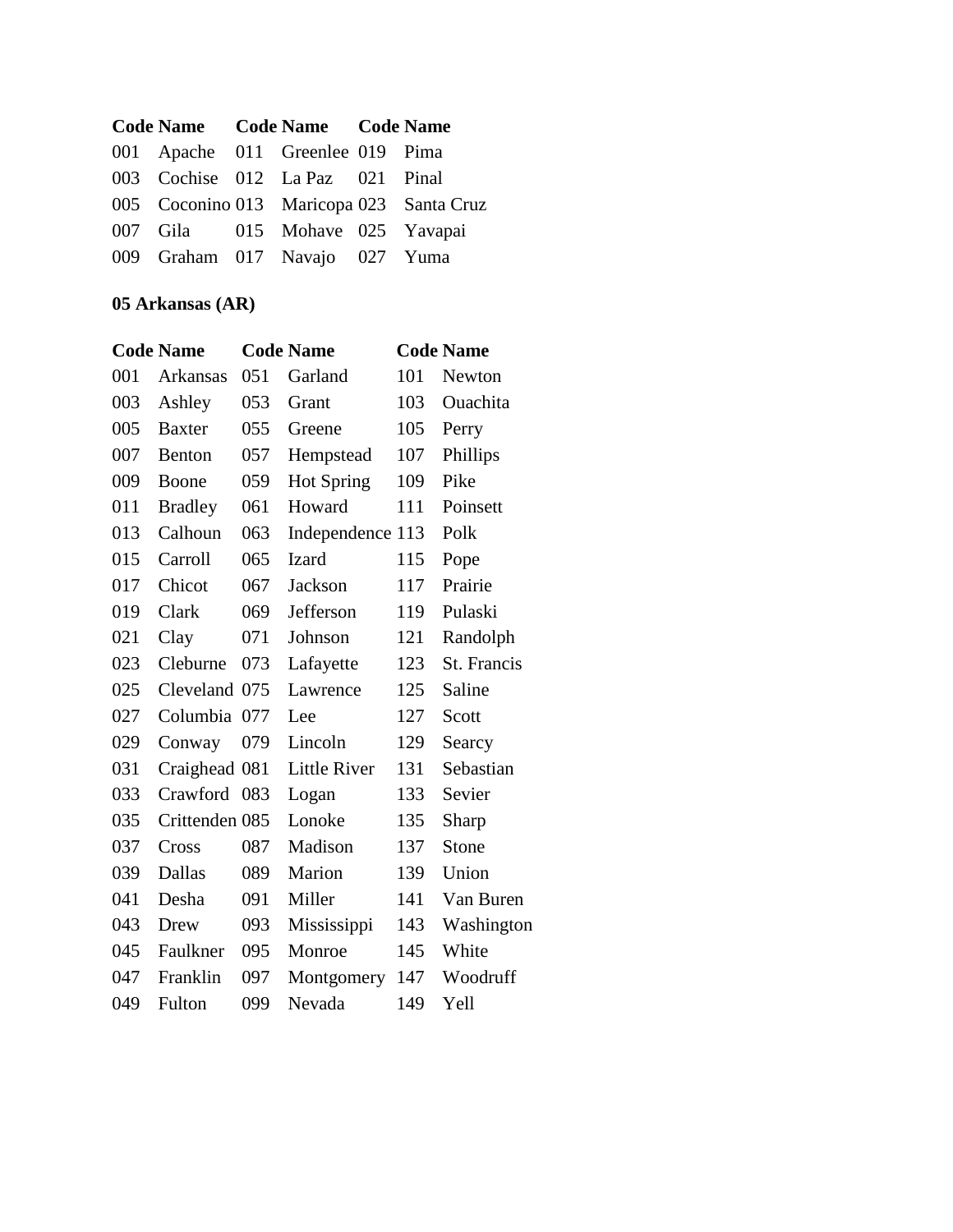# **06 California (CA)**

|     | <b>Code Name</b> |     | <b>Code Name</b>   |     | <b>Code Name</b>  |
|-----|------------------|-----|--------------------|-----|-------------------|
| 001 | Alameda          | 041 | Marin              | 079 | San Luis Obispo   |
| 003 | Alpine           | 043 | Mariposa           | 081 | San Mateo         |
| 005 | Amador           | 045 | Mendocino          | 083 | Santa Barbara     |
| 007 | <b>Butte</b>     | 047 | Merced             | 085 | Santa Clara       |
| 009 | Calaveras        | 049 | Modoc              | 087 | Santa Cruz        |
| 011 | Colusa           | 051 | Mono               | 089 | Shasta            |
| 013 | Contra Costa 053 |     | Monterey           | 091 | Sierra            |
| 015 | Del Norte        | 055 | Napa               | 093 | Siskiyou          |
| 017 | El Dorado        | 057 | Nevada             | 095 | Solano            |
| 019 | Fresno           | 059 | Orange             | 097 | Sonoma            |
| 021 | Glenn            | 061 | Placer             | 099 | <b>Stanislaus</b> |
| 023 | Humboldt         | 063 | Plumas             | 101 | Sutter            |
| 025 | Imperial         | 065 | Riverside          | 103 | Tehama            |
| 027 | Inyo             | 067 | Sacramento         | 105 | Trinity           |
| 029 | Kern             | 069 | San Benito         | 107 | Tulare            |
| 031 | Kings            | 071 | San Bernardino 109 |     | Tuolumne          |
| 033 | Lake             | 073 | San Diego          | 111 | Ventura           |
| 035 | Lassen           | 075 | San Francisco      | 113 | Yolo              |
| 037 | Los Angeles 077  |     | San Joaquin        | 115 | Yuba              |
| 039 | Madera           |     |                    |     |                   |

# **08 Colorado (CO)**

|     | <b>Code Name</b> |     | <b>Code Name</b> |     | <b>Code Name</b> |
|-----|------------------|-----|------------------|-----|------------------|
| 001 | <b>Adams</b>     | 043 | Fremont          | 085 | Montrose         |
| 003 | Alamosa          | 045 | Garfield         | 087 | Morgan           |
| 005 | Arapahoe         | 047 | Gilpin           | 089 | Otero            |
| 007 | Archuleta        | 049 | Grand            | 091 | Ouray            |
| 009 | Baca             | 051 | Gunnison         | 093 | Park             |
| 011 | Bent             | 053 | Hinsdale         | 095 | Phillips         |
| 013 | Boulder          | 055 | Huerfano         | 097 | Pitkin           |
| 015 | Chaffee          | 057 | Jackson          | 099 | <b>Prowers</b>   |
| 017 | Cheyenne         | 059 | Jefferson        | 101 | Pueblo           |
| 019 | Clear Creek 061  |     | Kiowa            | 103 | Rio Blanco       |
| 021 | Conejos          | 063 | Kit Carson       | 105 | Rio Grande       |
| 023 | Costilla         | 065 | Lake             | 107 | Routt            |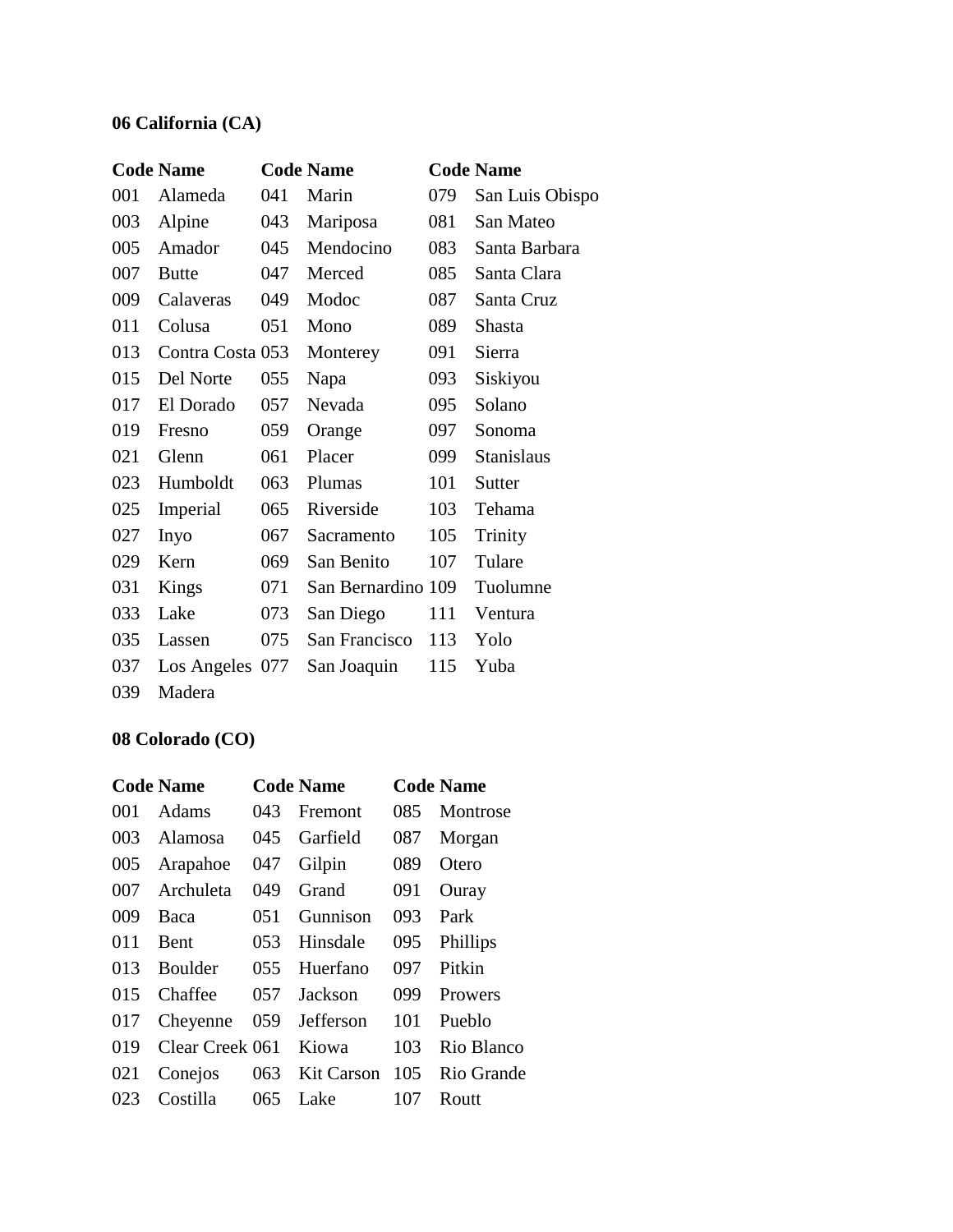|     | 025 Crowley    | 067 | La Plata       | 109 | Saguache      |
|-----|----------------|-----|----------------|-----|---------------|
| 027 | Custer         | 069 | Larimer        | 111 | San Juan      |
| 029 | Delta          | 071 | Las Animas 113 |     | San Miguel    |
| 031 | Denver         | 073 | Lincoln        | 115 | Sedgwick      |
| 033 | <b>Dolores</b> | 075 | Logan          | 117 | Summit        |
| 035 | Douglas        | 077 | Mesa           | 119 | <b>Teller</b> |
| 037 | Eagle          | 079 | Mineral        | 121 | Washington    |
| 039 | Elbert         | 081 | Moffat         | 123 | Weld          |
| 041 | El Paso        | 083 | Montezuma 125  |     | Yuma          |

# **09 Connecticut (CT)**

| Code Name Code Name        |                             |
|----------------------------|-----------------------------|
|                            | 001 Fairfield 009 New Haven |
|                            | 003 Hartford 011 New London |
| 005 Litchfield 013 Tolland |                             |
| 007 Middlesex 015 Windham  |                             |

# **10 Delaware (DE)**

001 Kent 005 Sussex 003 New Castle

# **11 District of Columbia (DC)**

001 District of Columbia

# **12 Florida (FL)**

| Code Name Code Name    |                                             |                   | <b>Code Name</b> |
|------------------------|---------------------------------------------|-------------------|------------------|
| 001 Alachua 049 Hardee |                                             |                   | 091 Okaloosa     |
| 003 Baker 051 Hendry   |                                             |                   | 093 Okeechobee   |
|                        | 005 Bay 053 Hernando 095 Orange             |                   |                  |
|                        | 007 Bradford 055 Highlands 097 Osceola      |                   |                  |
|                        | 009 Brevard 057 Hillsborough 099 Palm Beach |                   |                  |
|                        | 011 Broward 059 Holmes                      | 101 <sup>-1</sup> | <b>Pasco</b>     |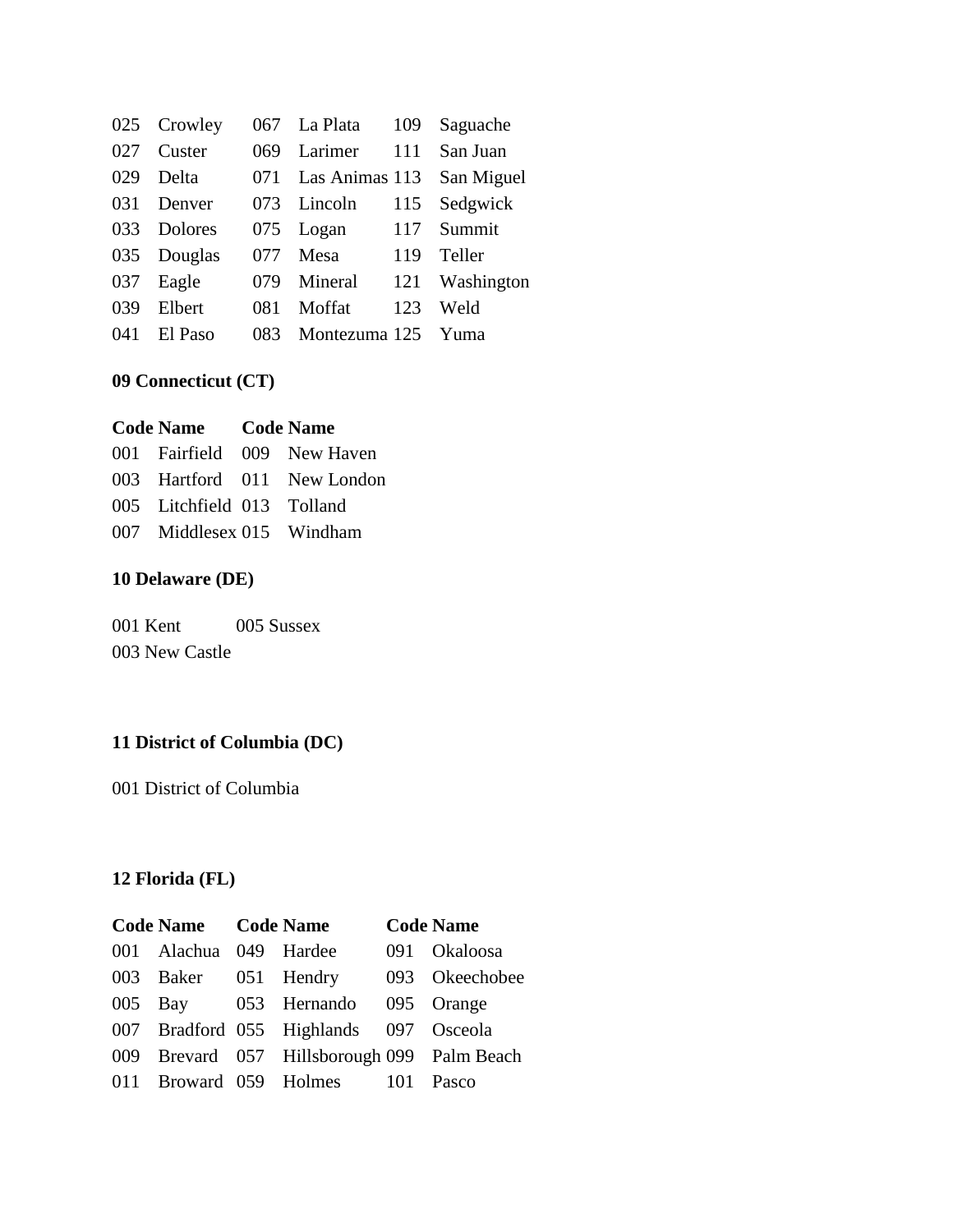| 013 | Calhoun      | 061  | Indian River 103 |     | Pinellas   |
|-----|--------------|------|------------------|-----|------------|
| 015 | Charlotte    | -063 | Jackson          | 105 | Polk       |
| 017 | Citrus       | 065  | Jefferson        | 107 | Putnam     |
| 019 | Clay         | 067  | Lafayette        | 109 | St. Johns  |
| 021 | Collier      | 069  | Lake             | 111 | St. Lucie  |
| 023 | Columbia 071 |      | Lee              | 113 | Santa Rosa |
| 027 | DeSoto       | 073  | Leon             | 115 | Sarasota   |
| 029 | Dixie        | 075  | Levy             | 117 | Seminole   |
| 031 | Duval        | 077  | Liberty          | 119 | Sumter     |
| 033 | Escambia 079 |      | Madison          | 121 | Suwannee   |
| 035 | Flagler      | 081  | Manatee          | 123 | Taylor     |
| 037 | Franklin     | 083  | Marion           | 125 | Union      |
| 039 | Gadsden      | 085  | Martin           | 127 | Volusia    |
| 041 | Gilchrist    | 086  | Miami-Dade       | 129 | Wakulla    |
| 043 | Glades       | 087  | Monroe           | 131 | Walton     |
| 045 | Gulf         | 089  | Nassau           | 133 | Washington |
| 047 | Hamilton     |      |                  |     |            |

#### *Changes from 1990:*

The 1990 codes included 025-Dade County and did not include 086-Miami-Dade.

# **13 Georgia (GA)**

|     | <b>Code Name</b> |     | <b>Code Name</b> |     | <b>Code Name</b> |     | <b>Code Name</b> |
|-----|------------------|-----|------------------|-----|------------------|-----|------------------|
| 001 | Appling          | 083 | Dade             | 163 | Jefferson        | 245 | Richmond         |
| 003 | Atkinson         | 085 | Dawson           | 165 | <b>Jenkins</b>   | 247 | Rockdale         |
| 005 | <b>Bacon</b>     | 087 | Decatur          | 167 | Johnson          | 249 | Schley           |
| 007 | Baker            | 089 | DeKalb           | 169 | Jones            | 251 | Screven          |
| 009 | <b>Baldwin</b>   | 091 | Dodge            | 171 | Lamar            | 253 | Seminole         |
| 011 | <b>Banks</b>     | 093 | Dooly            | 173 | Lanier           | 255 | Spalding         |
| 013 | <b>Barrow</b>    | 095 | Dougherty        | 175 | Laurens          | 257 | <b>Stephens</b>  |
| 015 | <b>Bartow</b>    | 097 | Douglas          | 177 | Lee              | 259 | <b>Stewart</b>   |
| 017 | Ben Hill         | 099 | Early            | 179 | Liberty          | 261 | Sumter           |
| 019 | Berrien          | 101 | Echols           | 181 | Lincoln          | 263 | Talbot           |
| 021 | <b>Bibb</b>      | 103 | Effingham        | 183 | Long             | 265 | Taliaferro       |
| 023 | Bleckley         | 105 | Elbert           | 185 | Lowndes          | 267 | Tattnall         |
| 025 | <b>Brantley</b>  | 107 | Emanuel          | 187 | Lumpkin          | 269 | Taylor           |
| 027 | <b>Brooks</b>    | 109 | Evans            | 189 | McDuffie         | 271 | Telfair          |
| 029 | <b>Bryan</b>     | 111 | Fannin           | 191 | McIntosh         | 273 | Terrell          |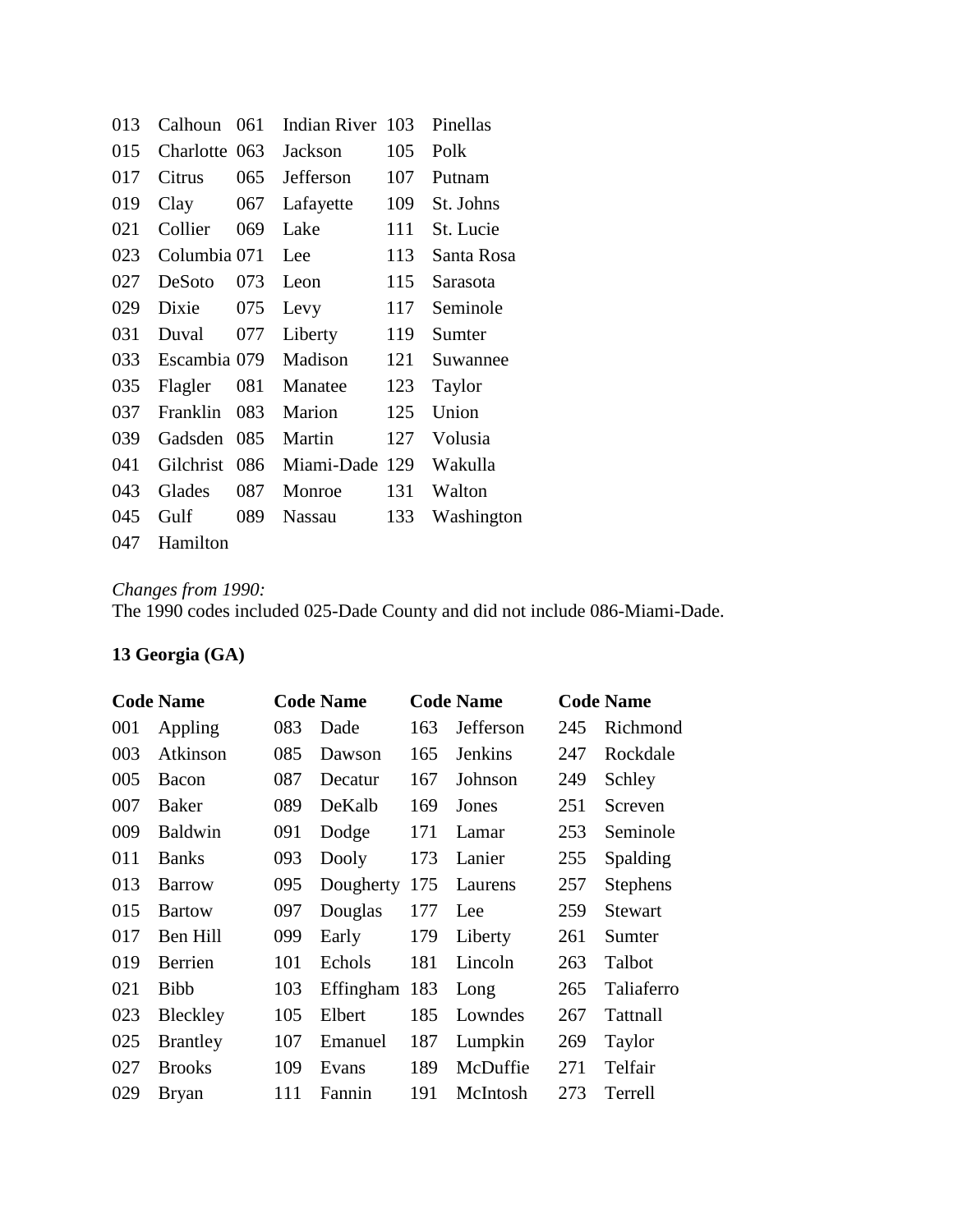| 031 | <b>Bulloch</b>    | 113 | Fayette           | 193 | Macon          | 275 | Thomas     |
|-----|-------------------|-----|-------------------|-----|----------------|-----|------------|
| 033 | <b>Burke</b>      | 115 | Floyd             | 195 | Madison        | 277 | Tift       |
| 035 | <b>Butts</b>      | 117 | Forsyth           | 197 | Marion         | 279 | Toombs     |
| 037 | Calhoun           | 119 | Franklin          | 199 | Meriwether     | 281 | Towns      |
| 039 | Camden            | 121 | Fulton            | 201 | Miller         | 283 | Treutlen   |
| 043 | Candler           | 123 | Gilmer            | 205 | Mitchell       | 285 | Troup      |
| 045 | Carroll           | 125 | Glascock          | 207 | Monroe         | 287 | Turner     |
| 047 | Catoosa           | 127 | Glynn             | 209 | Montgomery 289 |     | Twiggs     |
| 049 | Charlton          | 129 | Gordon            | 211 | Morgan         | 291 | Union      |
| 051 | Chatham           | 131 | Grady             | 213 | Murray         | 293 | Upson      |
| 053 | Chattahoochee 133 |     | Greene            | 215 | Muscogee       | 295 | Walker     |
| 055 | Chattooga         | 135 | Gwinnett          | 217 | Newton         | 297 | Walton     |
| 057 | Cherokee          | 137 | Habersham 219     |     | Oconee         | 299 | Ware       |
| 059 | Clarke            | 139 | Hall              | 221 | Oglethorpe     | 301 | Warren     |
| 061 | Clay              | 141 | Hancock           | 223 | Paulding       | 303 | Washington |
| 063 | Clayton           | 143 | Haralson          | 225 | Peach          | 305 | Wayne      |
| 065 | Clinch            | 145 | Harris            | 227 | Pickens        | 307 | Webster    |
| 067 | Cobb              | 147 | Hart              | 229 | Pierce         | 309 | Wheeler    |
| 069 | Coffee            | 149 | Heard             | 231 | Pike           | 311 | White      |
| 071 | Colquitt          | 151 | Henry             | 233 | Polk           | 313 | Whitfield  |
| 073 | Columbia          | 153 | Houston           | 235 | Pulaski        | 315 | Wilcox     |
| 075 | Cook              | 155 | Irwin             | 237 | Putnam         | 317 | Wilkes     |
| 077 | Coweta            | 157 | Jackson           | 239 | Quitman        | 319 | Wilkinson  |
| 079 | Crawford          | 159 | Jasper            | 241 | Rabun          | 321 | Worth      |
| 081 | Crisp             | 161 | <b>Jeff Davis</b> | 243 | Randolph       |     |            |

# **15 Hawaii (HI)**

## **Code Name**

- 001 Hawaii 003 Honolulu
- 005 Kalawao
- 007 Kauai
- 009 Maui

# **16 Idaho (ID)**

| <b>Code Name</b> |         | <b>Code Name</b> |             |           | Code Name Code Name |              |  |
|------------------|---------|------------------|-------------|-----------|---------------------|--------------|--|
|                  | 001 Ada |                  | $023$ Butte | $045$ Gem |                     | 067 Minidoka |  |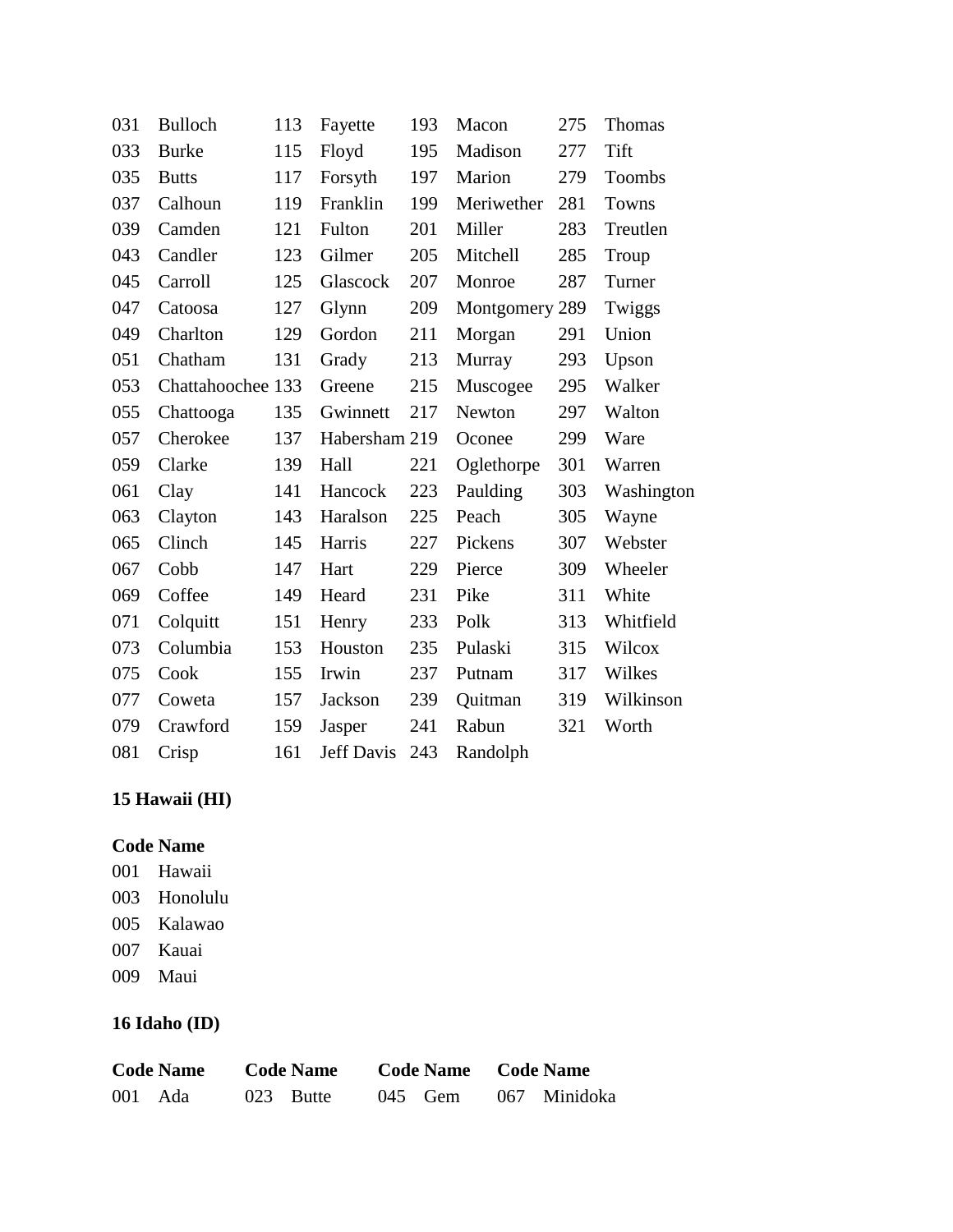| 003 Adams 025 Camas 047 Gooding 069 Nez Perce      |  |                      |                                                     |
|----------------------------------------------------|--|----------------------|-----------------------------------------------------|
| 005 Bannock 027 Canyon                             |  | 049 Idaho 071 Oneida |                                                     |
| 007 Bear Lake 029 Caribou 051 Jefferson 073 Owyhee |  |                      |                                                     |
| 009 Benewah 031 Cassia 053 Jerome 075 Payette      |  |                      |                                                     |
| 011 Bingham 033 Clark 055 Kootenai 077 Power       |  |                      |                                                     |
| 013 Blaine 035 Clearwater 057 Latah 079 Shoshone   |  |                      |                                                     |
| 015 Boise 037 Custer 059 Lemhi 081 Teton           |  |                      |                                                     |
| 017 Bonner                                         |  |                      | 039 Elmore 061 Lewis 083 Twin Falls                 |
| 019 Bonneville 041 Franklin 063 Lincoln 085 Valley |  |                      |                                                     |
|                                                    |  |                      | 021 Boundary 043 Fremont 065 Madison 087 Washington |

# **17 Illinois (IL)**

|     | <b>Code Name</b> |     | <b>Code Name</b> |     | <b>Code Name</b> |     | <b>Code Name</b> |
|-----|------------------|-----|------------------|-----|------------------|-----|------------------|
| 001 | Adams            | 053 | Ford             | 105 | Livingston       | 155 | Putnam           |
| 003 | Alexander        | 055 | Franklin         | 107 | Logan            | 157 | Randolph         |
| 005 | Bond             | 057 | Fulton           | 109 | McDonough 159    |     | Richland         |
| 007 | Boone            | 059 | Gallatin         | 111 | McHenry          | 161 | Rock Island      |
| 009 | <b>Brown</b>     | 061 | Greene           | 113 | McLean           | 163 | St. Clair        |
| 011 | <b>Bureau</b>    | 063 | Grundy           | 115 | Macon            | 165 | Saline           |
| 013 | Calhoun          | 065 | Hamilton         | 117 | Macoupin         | 167 | Sangamon         |
| 015 | Carroll          | 067 | Hancock          | 119 | Madison          | 169 | Schuyler         |
| 017 | Cass             | 069 | Hardin           | 121 | Marion           | 171 | Scott            |
| 019 | Champaign        | 071 | Henderson 123    |     | Marshall         | 173 | Shelby           |
| 021 | Christian        | 073 | Henry            | 125 | Mason            | 175 | <b>Stark</b>     |
| 023 | Clark            | 075 | <b>Iroquois</b>  | 127 | Massac           | 177 | Stephenson       |
| 025 | Clay             | 077 | Jackson          | 129 | Menard           | 179 | Tazewell         |
| 027 | Clinton          | 079 | Jasper           | 131 | Mercer           | 181 | Union            |
| 029 | Coles            | 081 | Jefferson        | 133 | Monroe           | 183 | Vermilion        |
| 031 | Cook             | 083 | Jersey           | 135 | Montgomery 185   |     | Wabash           |
| 033 | Crawford         | 085 | Jo Daviess 137   |     | Morgan           | 187 | Warren           |
| 035 | Cumberland 087   |     | Johnson          | 139 | Moultrie         | 189 | Washington       |
| 037 | DeKalb           | 089 | Kane             | 141 | Ogle             | 191 | Wayne            |
| 039 | De Witt          | 091 | Kankakee         | 143 | Peoria           | 193 | White            |
| 041 | Douglas          | 093 | Kendall          | 145 | Perry            | 195 | Whiteside        |
| 043 | DuPage           | 095 | Knox             | 147 | Piatt            | 197 | Will             |
| 045 | Edgar            | 097 | Lake             | 149 | Pike             | 199 | Williamson       |
| 047 | Edwards          | 099 | La Salle         | 151 | Pope             | 201 | Winnebago        |
|     |                  |     |                  |     |                  |     |                  |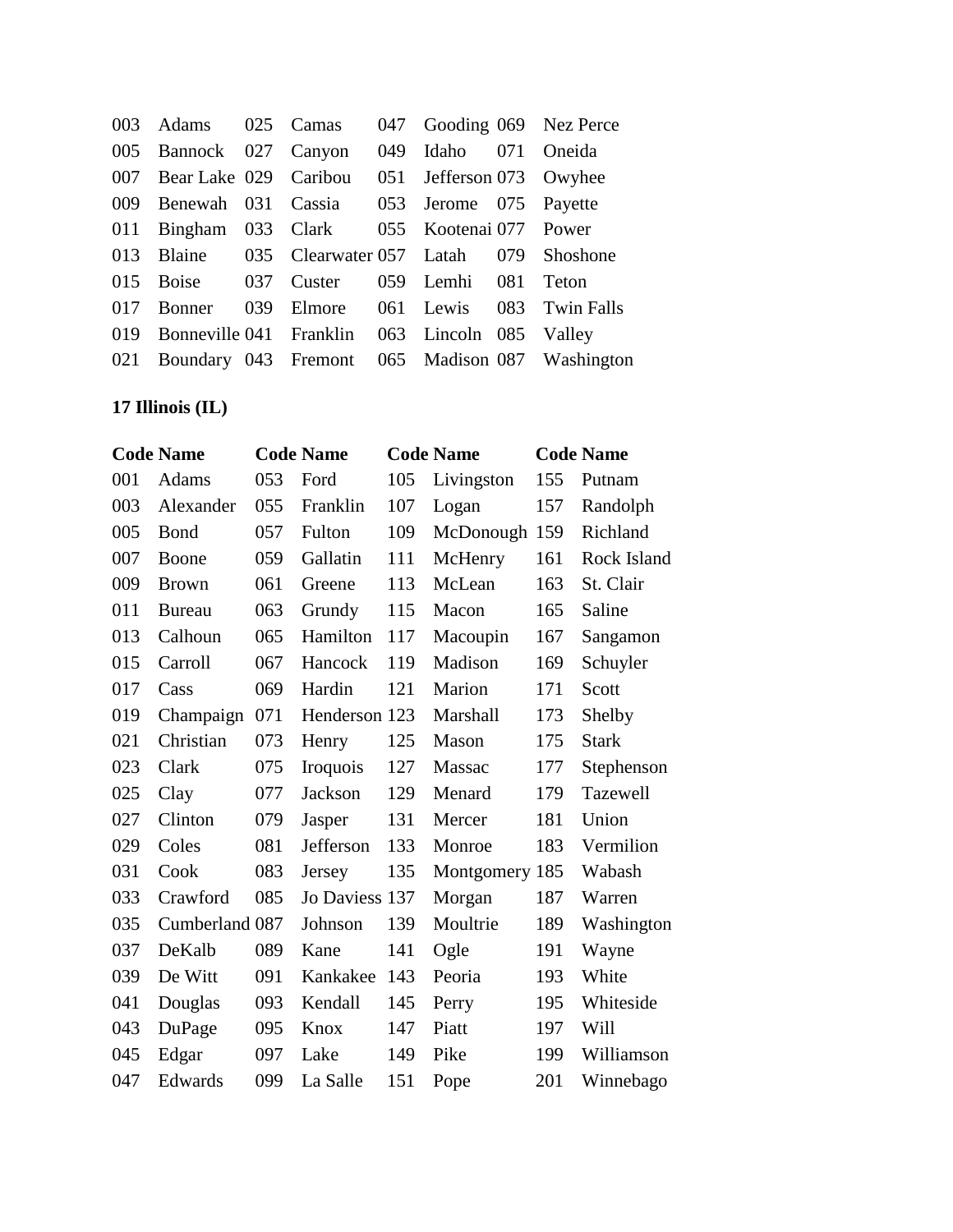| 049 Effingham 101 Lawrence 153 Pulaski 203 Woodford |  |  |  |
|-----------------------------------------------------|--|--|--|
| 051 Fayette 103 Lee                                 |  |  |  |

## **18 Indiana (IN)**

|     | <b>Code Name</b> |     | <b>Code Name</b> |     | <b>Code Name</b> |     | <b>Code Name</b> |
|-----|------------------|-----|------------------|-----|------------------|-----|------------------|
| 001 | Adams            | 047 | Franklin         | 093 | Lawrence         | 139 | Rush             |
| 003 | Allen            | 049 | Fulton           | 095 | Madison          | 141 | St. Joseph       |
| 005 | Bartholomew 051  |     | Gibson           | 097 | Marion           | 143 | Scott            |
| 007 | Benton           | 053 | Grant            | 099 | Marshall         | 145 | Shelby           |
| 009 | Blackford        | 055 | Greene           | 101 | Martin           | 147 | Spencer          |
| 011 | Boone            | 057 | Hamilton         | 103 | Miami            | 149 | <b>Starke</b>    |
| 013 | <b>Brown</b>     | 059 | Hancock          | 105 | Monroe           | 151 | Steuben          |
| 015 | Carroll          | 061 | Harrison         | 107 | Montgomery 153   |     | Sullivan         |
| 017 | Cass             | 063 | Hendricks        | 109 | Morgan           | 155 | Switzerland      |
| 019 | Clark            | 065 | Henry            | 111 | Newton           | 157 | Tippecanoe       |
| 021 | Clay             | 067 | Howard           | 113 | Noble            | 159 | Tipton           |
| 023 | Clinton          | 069 | Huntington 115   |     | Ohio             | 161 | Union            |
| 025 | Crawford         | 071 | Jackson          | 117 | Orange           | 163 | Vanderburgh      |
| 027 | <b>Daviess</b>   | 073 | Jasper           | 119 | Owen             | 165 | Vermillion       |
| 029 | Dearborn         | 075 | Jay              | 121 | Parke            | 167 | Vigo             |
| 031 | Decatur          | 077 | Jefferson        | 123 | Perry            | 169 | Wabash           |
| 033 | De Kalb          | 079 | Jennings         | 125 | Pike             | 171 | Warren           |
| 035 | Delaware         | 081 | Johnson          | 127 | Porter           | 173 | Warrick          |
| 037 | Dubois           | 083 | Knox             | 129 | Posey            | 175 | Washington       |
| 039 | Elkhart          | 085 | Kosciusko        | 131 | Pulaski          | 177 | Wayne            |
| 041 | Fayette          | 087 | Lagrange         | 133 | Putnam           | 179 | Wells            |
| 043 | Floyd            | 089 | Lake             | 135 | Randolph         | 181 | White            |
| 045 | Fountain         | 091 | La Porte         | 137 | Ripley           | 183 | Whitley          |
|     |                  |     |                  |     |                  |     |                  |

# **19 Iowa (IA)**

| <b>Code Name</b> |                         | Code Name Code Name                                   |          | <b>Code Name</b>                                       |
|------------------|-------------------------|-------------------------------------------------------|----------|--------------------------------------------------------|
| 001 Adair        |                         | 051 Davis 101 Jefferson 151 Pocahontas                |          |                                                        |
| 003 Adams        | 053 Decatur 103 Johnson |                                                       | 153 Polk |                                                        |
|                  |                         |                                                       |          | 005 Allamakee 055 Delaware 105 Jones 155 Pottawattamie |
|                  |                         | 007 Appanoose 057 Des Moines 107 Keokuk 157 Poweshiek |          |                                                        |
|                  |                         | 009 Audubon 059 Dickinson 109 Kossuth 159 Ringgold    |          |                                                        |
|                  |                         | 011 Benton 061 Dubuque 111 Lee 161 Sac                |          |                                                        |